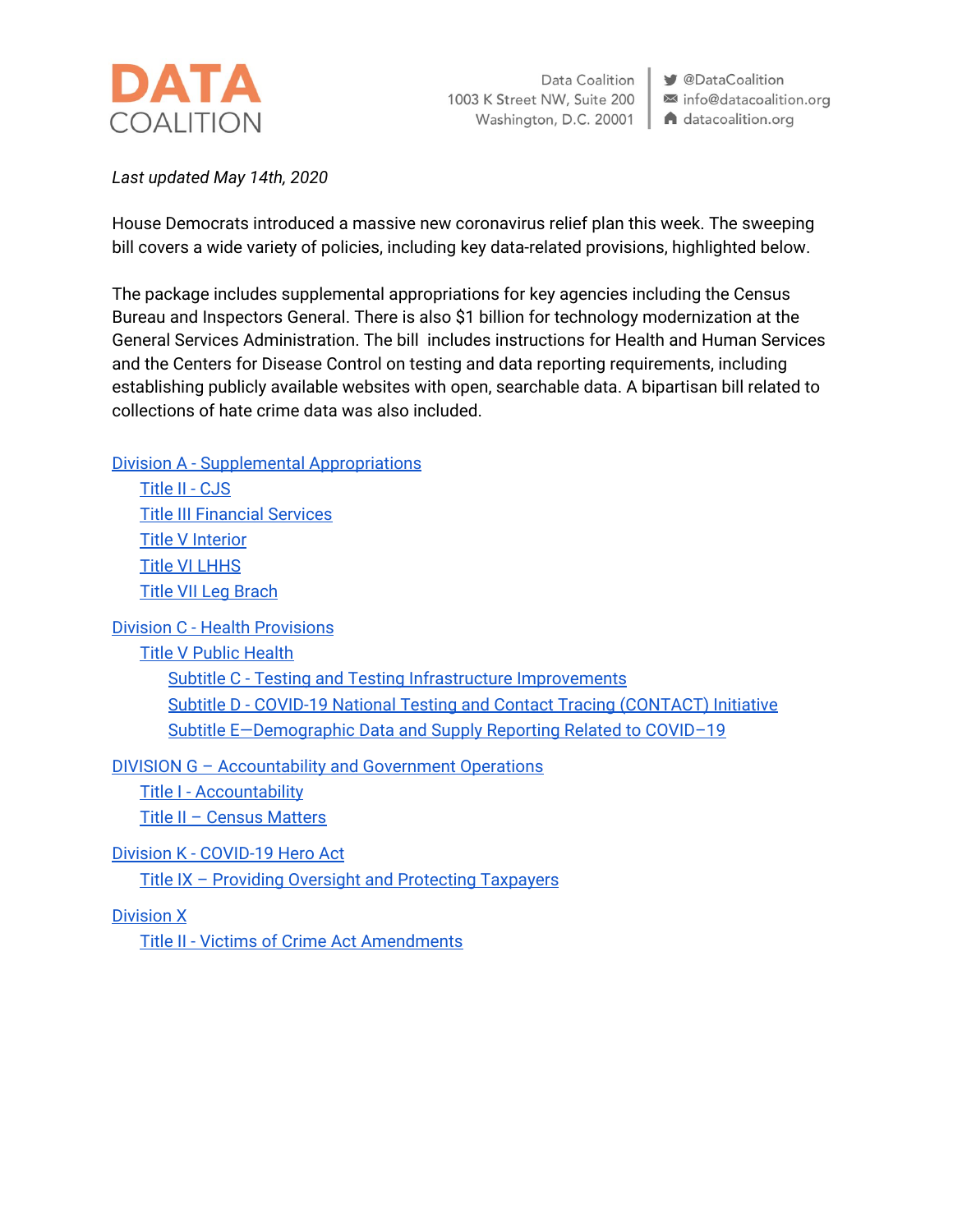# <span id="page-1-0"></span>Division A - Supplemental Appropriations

### <span id="page-1-1"></span>Title II - CJS

**Census Bureau, Periodic Censuses and Programs** – \$400 million for expenses due to delays in the 2020 Decennial Census in response to the coronavirus. Census Bureau, Current Surveys and Programs – \$10 million for expenses incurred as a result of the coronavirus.

**Department of Commerce, Office of Inspector General** – \$1 million for auditing and oversight of supplemental funds provided to the Commerce Department in the earlier CARES Act and this Act.

**Pandemic Justice Response Act Grants** – \$600 million, including: (1) \$500 million to prevent, detect, and stop the presence of COVID-19 in correctional institutions, and for pre-trial citation and release grants, (2) \$25 million for Rapid COVID-19 Testing at correctional institutions, and (3) \$75 million for Juvenile Specific Services.

**Department of Justice**, **Office of Inspector Genera**l – \$3 million to prevent, prepare for, and respond to coronavirus, including by providing auditing and oversight of supplemental funds provided to the Justice Department.

#### <span id="page-1-2"></span>Title III Financial Services

**Local Relief** \$915.7 bill to state local and tribal governments (including DC)

**Treasury Inspector Generals** – \$35 million for the Treasury Inspector General for oversight of Coronavirus Fiscal Relief Fund payments to state and local governments, and \$2.5 million for the Treasury Inspector General for Tax Administration for oversight of IRS payments.

**Office of Personnel Management Inspector General Office (OPM IG**) – \$1 million for the OPM IG to combat healthcare fraud associated with COVID-19.

**General Services Administration Technology Modernization Fund** – \$1 billion in funding for technology-related modernization activities to prevent, prepare for, and respond to coronavirus

### <span id="page-1-3"></span>Title V Interior

**Department of the Interio**r – \$5 million to perform oversight, accountability, and evaluation of programs, projects, or activities in the Department of the Interior pandemic response.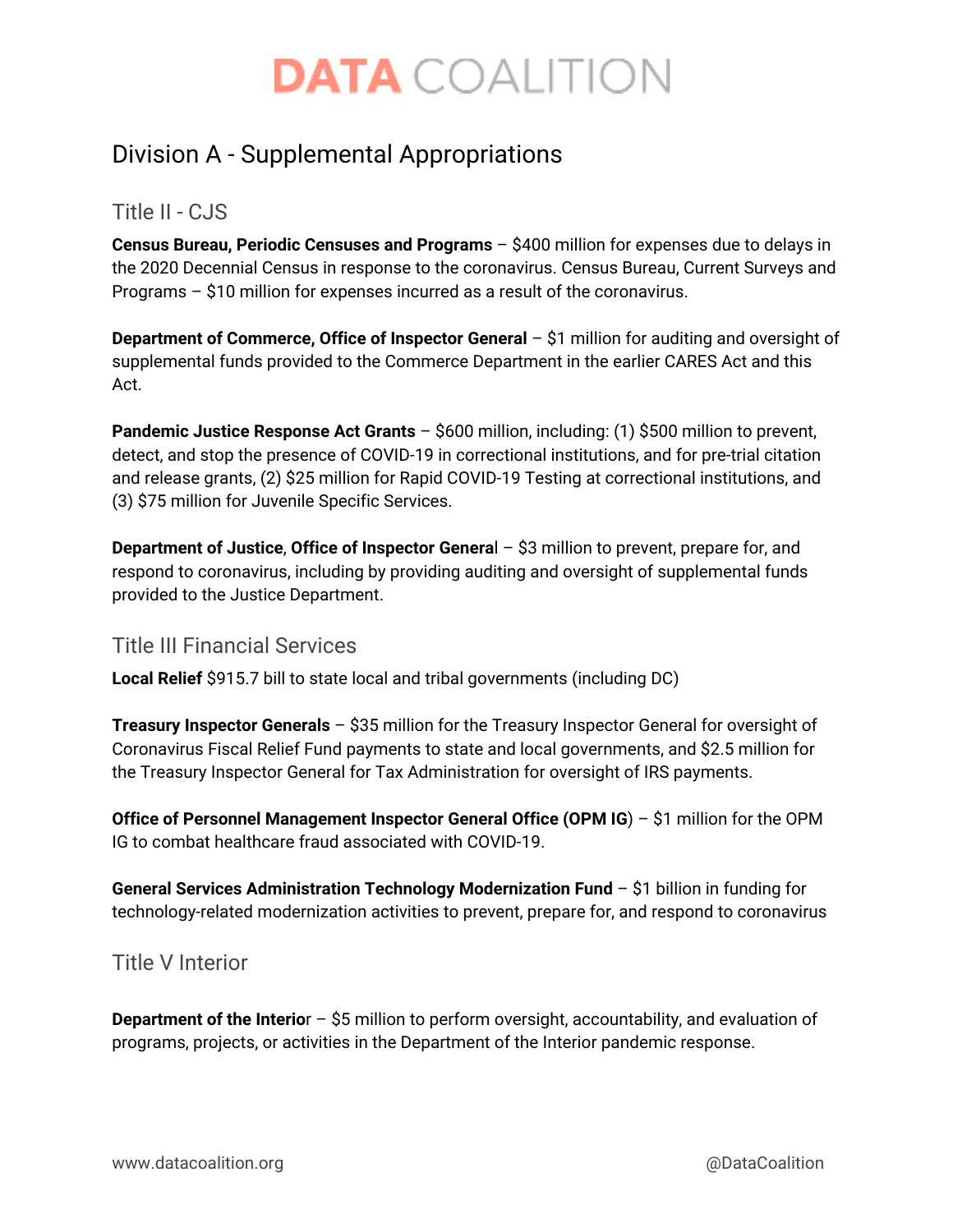**Environmental Protection Agency** – \$50 million for environmental justice grants, including investigating links between pollution exposure and the transmission and health outcomes of coronavirus in environmental justice communities

### <span id="page-2-0"></span>Title VI I HHS

**Department of Labor** \$2 billion to support worker training; \$5 million for the Office of the Inspector General.

#### **Health and Human Services Administration**

Office of Inspector General – \$75 million to provide necessary oversight and enforcement related to the COVID-19 pandemic.

**Centers for Disease Control** \$130 million for public health data surveillance and analytics infrastructure modernization.

### <span id="page-2-1"></span>Title VII Leg Brach

**Government Accountability Office (GAO)** – \$30 million for GAO to conduct oversight of funding provided to federal departments and agencies for coronavirus response and recovery efforts.

## <span id="page-2-2"></span>Division C - Health Provisions

<span id="page-2-3"></span>Title V Public Health

#### <span id="page-2-4"></span>Subtitle C - Testing and Testing Infrastructure Improvements

**Section XX**. Centralized testing information website. Requires the Secretary of HHS to establish and maintain a public, searchable website that lists all in vitro diagnostic and serological tests used in the United States to analyze critical specimens for detection of COVID19 or antibodies for the virus. The website will also list relevant information about the tests, including the sensitivity and specificity of the test and the numbers of tests available.

**Section XX**. Reporting of COVID–19 testing results. Requires every laboratory that performs or analyzes COVID-19 tests to submit daily reports to the Secretary of HHS. This information would then be required to be made available to the public in a searchable, electronic format.

**Section XX**. Public health data system transformation. Requires HHS to expand, enhance, and improve public health data systems used by the Centers for Disease Control and Prevention (CDC). This includes: grants to State, local, Tribal, or territorial public health departments for the modernization of public health data systems in order to assist public health departments in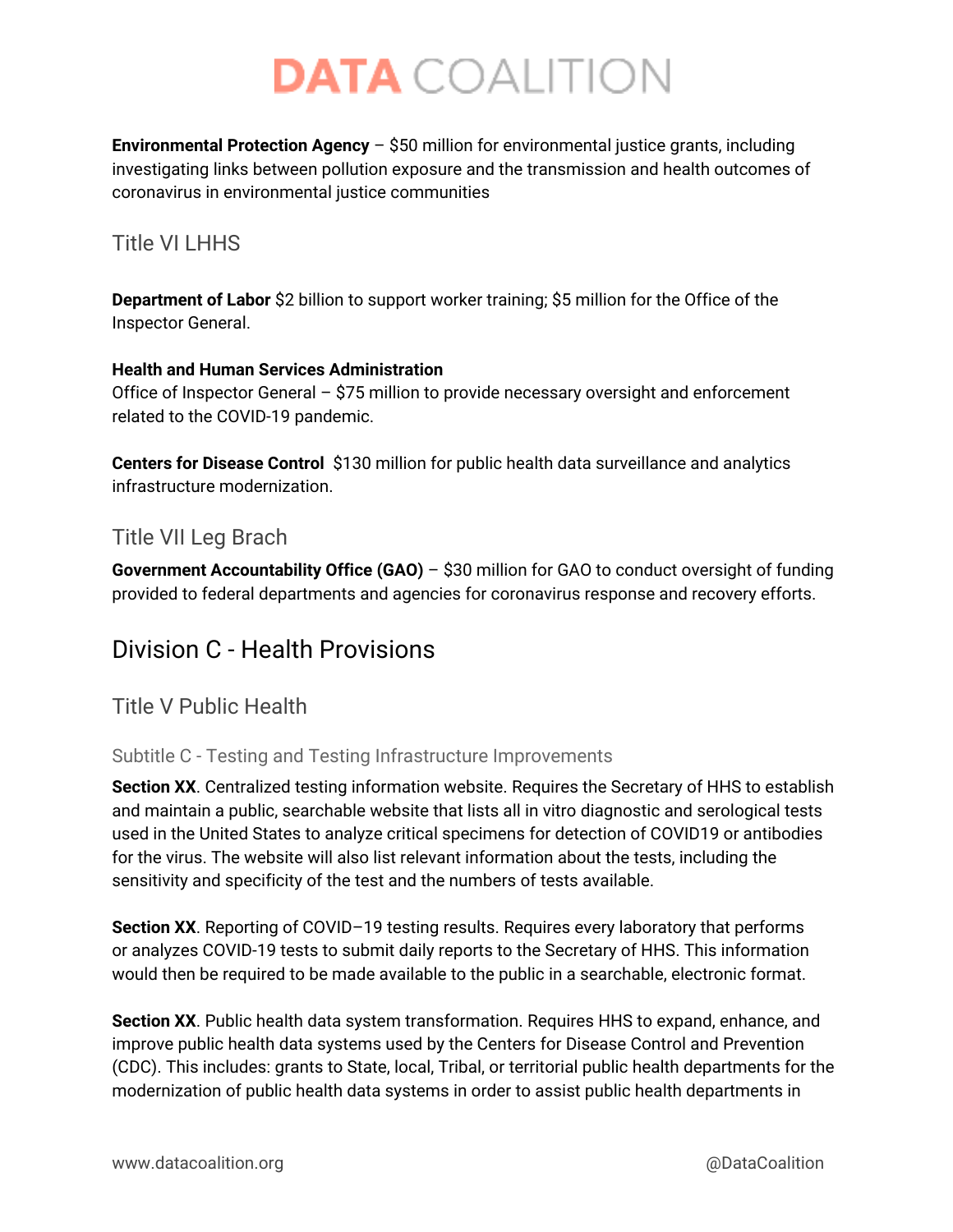assessing current data infrastructure capabilities and gaps; to improve secure public health data collection, transmission, exchange, maintenance, and analysis; to enhance the interoperability of public health data systems; to support and train related personnel; to support earlier disease and health condition detection; and to develop and disseminate related information and improved electronic case reporting.

**Section XX** Public health data system transformation. Requires HHS to expand, enhance, and improve public health data systems used by the Centers for Disease Control and Prevention (CDC). This includes: grants to State, local, Tribal, or territorial public health departments for the modernization of public health data systems in order to assist public health departments in assessing current data infrastructure capabilities and gaps; to improve secure public health data collection, transmission, exchange, maintenance, and analysis; to enhance the interoperability of public health data systems; to support and train related personnel; to support earlier disease and health condition detection; and to develop and disseminate related information and improved electronic case reporting.

**Section XX.** Core public health infrastructure for State, local, and Tribal health departments. Authorizes \$6 billion for public health departments to expand workforce, improve laboratory systems, health information systems, disease surveillance, and contact tracing capacity to account for the unprecedented spread of COVID-19.

#### <span id="page-3-0"></span>Subtitle D - COVID-19 National Testing and Contact Tracing (CONTACT) Initiative

Section XX. COVID-19 testing, contact tracing, surveillance, containment, and mitigation grants. Requires CDC to award grants to State, local, Tribal, and territorial health departments to carry out evidence-based systems for testing, contact tracing, surveillance, containment and mitigation of COVID-19. CDC shall provide a minimum level of funding for all State, local, Tribal, and territorial health departments, and prioritize additional funding for areas with high number of cases of COVID-19, areas with a surge in cases of COVID-19, and those proposing to serve high numbers of low-income and uninsured populations, including underserved populations. Funding shall be used to leverage or modernize existing systems, identify specific strategies for testing in medically underserved populations, establish culturally competent and multilingual strategies for contact tracing, hire and compensate a locally-sourced workforce, and support individuals who have been infected with or exposed to COVID-19.

#### <span id="page-3-1"></span>Subtitle E—Demographic Data and Supply Reporting Related to COVID–19

Section XX. COVID-19 reporting portal. Requires the Secretary of HHS, within 15 days, to establish and maintain an online portal for health entities to track and transmit data regarding their inventory and capacity related to COVID-19. This portal will enable hospitals and longterm care facilities to report their inventory related to PPE, medical supplies (like available ventilators and beds), and facility capacity (like number of needed doctors, nurses, and lab personnel). Facilities should be required to report these figures on a biweekly basis.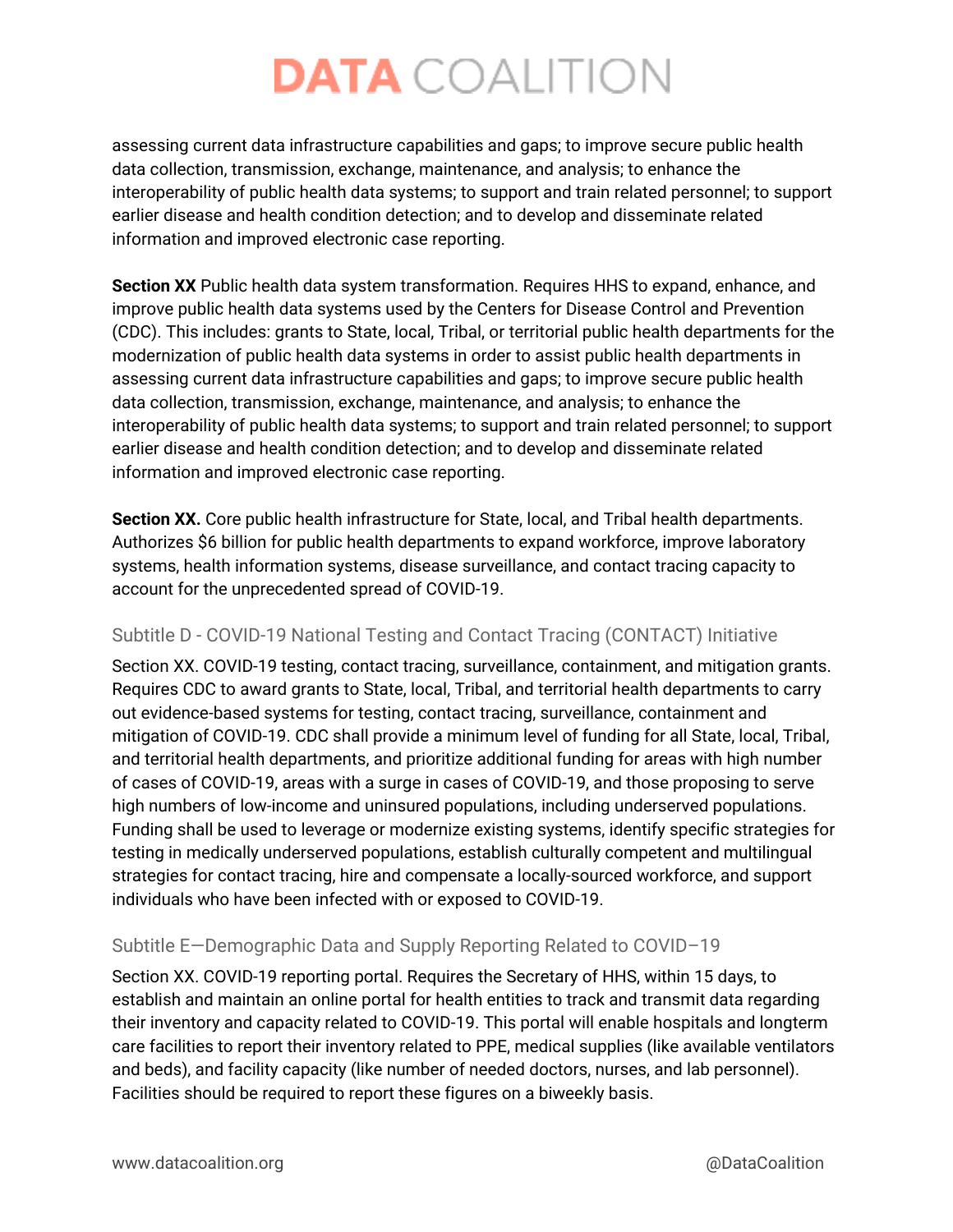Section XX. Regular CDC reporting on demographic data. Requires the Secretary of HHS, no later than 14 days following enactment, to update and make publicly available the report to Congress required by the Paycheck Protection and Health Care Enhancement Act on the collection of data on race, ethnicity, age, sex, and gender of individuals diagnosed with COVID19. The updated report must include how the Secretary will provide technical assistance to State, local, and territorial health departments to improve collection and reporting of demographic data, and requirements for the report to be updated every 30 days and to identify any barriers for such health departments in collecting such data.

Section XX. Federal modernization for health inequities data. Authorizes funding to AHRQ, CDC, CMS, FDA, the Office of the National Coordinator for Health Information Technology, and NIH to modernize their data collection methods and infrastructure in order to increase data collection related health inequities.

Section XX. Modernization of state and local health inequities data. Authorizes grants to state, local, and territorial health departments in order to support the modernization of data collection methods and infrastructure in order to increase data collection related health inequities.

Section XX. Tribal funding to research health inequities, including COVID-19. Requires the Indian Health Service (IHS), in coordination with CDC and NIH, to conduct research and field studies to improve understanding of tribal health inequities.

Section XX. CDC field studies pertaining to specific health inequities. Requires CDC to establish field studies to better understand health inequities that are not currently tracked by the Secretary of HHS.

Section XX. Additional reporting to Congress on the race and ethnicity rates of COVID-19 testing, hospitalization, and mortalities. Requires the Secretary of HHS, by August 1, to 20 expand on the report to Congress as required by the Paycheck Protection Program and Health Care Enhancement Act describing the testing, positive diagnoses, hospitalization, intensive care admissions, mortality rates, associated with COVID–19, disaggregated by race, ethnicity, age, sex, and gender. The Secretary of HHS must also now propose evidence-based response strategies to reduce disparities related to COVID-19 and a final report in 2024.

# <span id="page-4-0"></span>DIVISION G – Accountability and Government Operations

### <span id="page-4-1"></span>Title I - Accountability

Sec. 70101 - Membership of PRAC

Membership of the Pandemic Response Accountability Committee. This section would provide the Chair of the Council of the Inspectors General for Accountability and Efficiency greater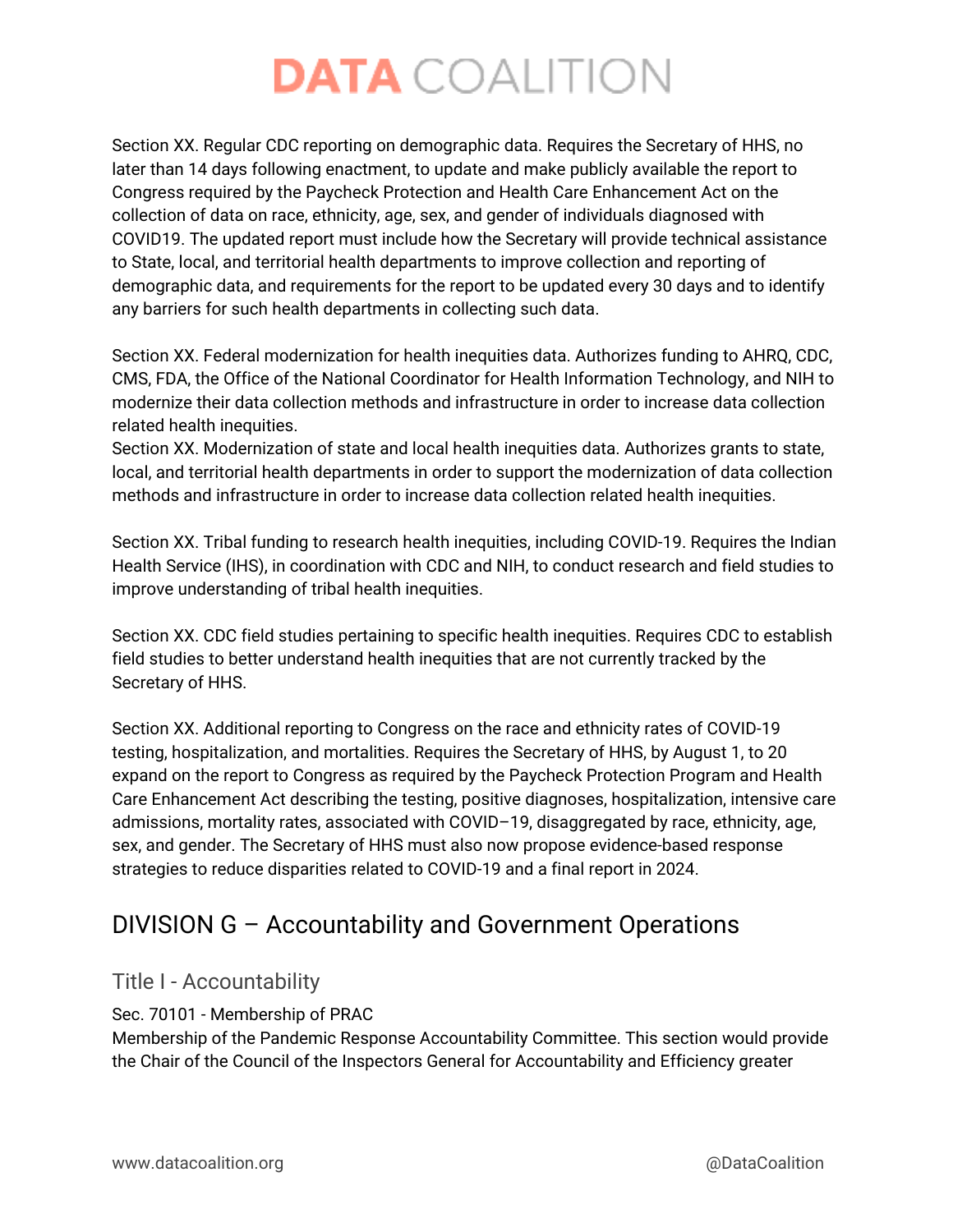flexibility in choosing a Chair of the Committee by expanding the Inspectors General eligible to be named Chair of the Committee to all Inspectors General on the Committee.

### <span id="page-5-0"></span>Title II – Census Matters

Sec. 70201. Modification of 2020 Census Deadlines and Tabulation of Population This section would implement an Administration request to allow a delay of the publication of apportionment and state redistricting data by 120 days. The delay is necessary due to the postponement of major census operations caused by the coronavirus. The section also requires the Census Bureau to use the same data quality standards used for the 2010 Census.

Sec. 70202. Reporting Requirement for the 2020 Census.

This section would require monthly reporting by the Census Bureau to the House Committee on Oversight and Reform, the Senate Committee on Homeland Security and Governmental Affairs, the Appropriations Committees of the House and Senate of detailed operational information about the 2020 Census.

Sec. 70203. Providing the Bureau of the Census Access to Information from Institutions of Higher Education.

This section would clarify that colleges and universities are permitted to provide the Census Bureau information about students living on campus for purposes of responding to the 2020 Census. With many colleges closed due to the coronavirus outbreak, this section would ensure that the Census Bureau will still be able to get an accurate of count of students by receiving information directly from schools. This section would require schools to provide ten days public notice and an opportunity for students to opt-out before transmitting this information. This section would apply only to the 2020 Census.

Sec. 70204. Limitation on Producing Non-Census Data in Connection with 2020 Census. This section would prohibit the compiling or production of any data products in connection with the 2020 Census based on data that is not collected during the 2020 Census, except for data products that are required by 13 U.S.C. 141(b) and (c), use the same methodology as a tabulation produced by the Census Bureau prior to January 1, 2019, or use a methodology finalized and made public prior to January 1, 2018.

## <span id="page-5-1"></span>Division K - COVID-19 Hero Act

### <span id="page-5-2"></span>Title IX – Providing Oversight and Protecting Taxpayers

Sec. 901. Mandatory Reports to Congress.

This section would amend the Act by requiring the Treasury Secretary to provide the same reports to Congress for its programs that the Federal Reserve submits for Federal Reserve programs under Section 13(3)(C) of the Federal Reserve Act and to submit to Congress and the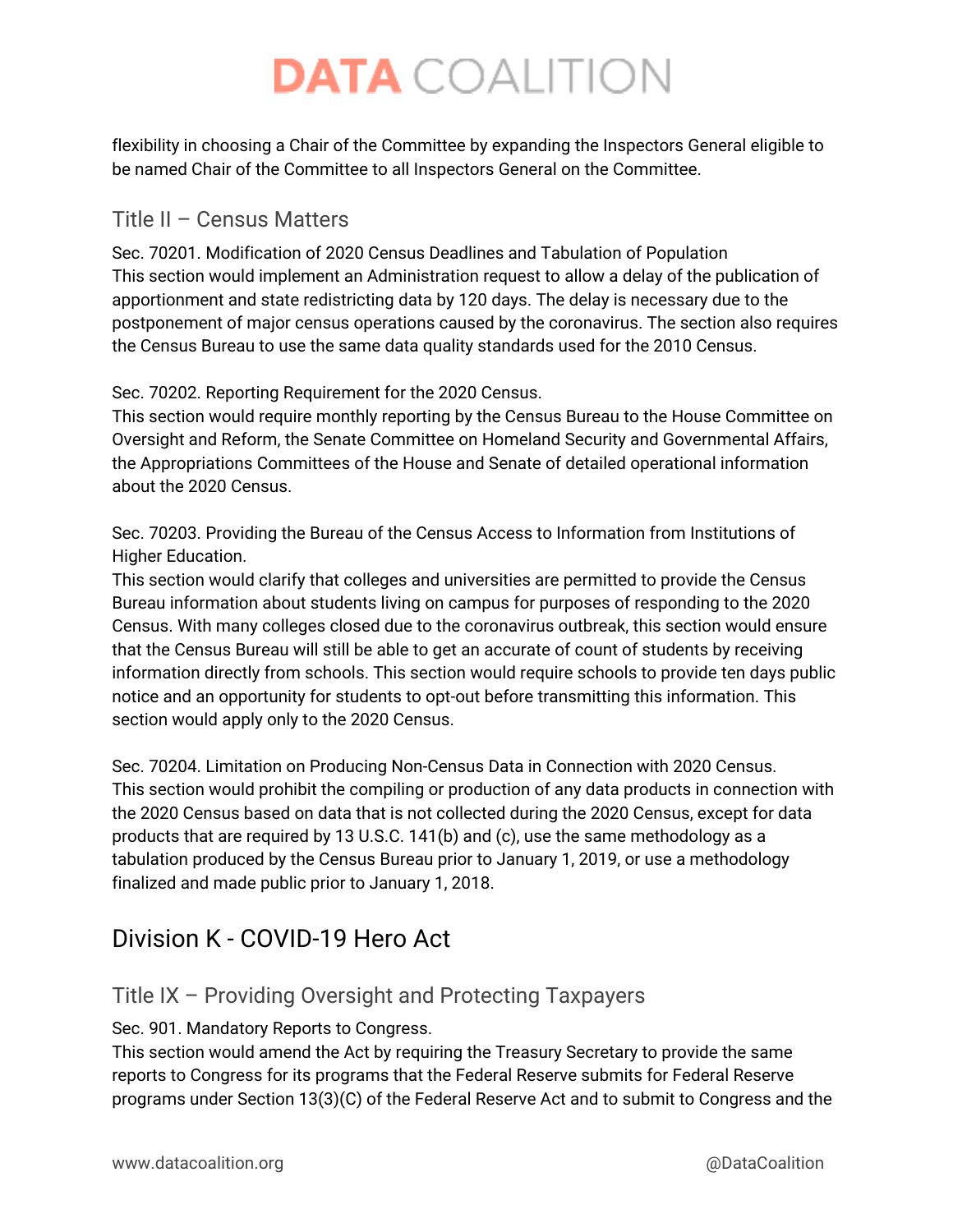Special Inspector General for Pandemic Recovery monthly summaries of Treasury's CARES Act and related activities.

Sec. 902. Discretionary reports to Congress. This section would amend the Act by authorizing the Congressional Oversight Commission to share additional information with the Financial Services Committee beyond the existing specifications listed under "Regular Reports" (Section 4020(b)(2)).

Sec. 903. Definition of appropriate congressional committees. This section would amend the Act by adding the Financial Services Committee to the list of appropriate congressional committees that receive reports from (1) the Pandemic Response Accountability Committee and (2) the GAO.

Sec. 904. Reporting by inspectors general.  $\cdot$  This section would (1) require inspectors general at certain federal agencies to include in their semiannual reports information about their respective agencies' COVID related rulemaking, supervisory, and oversight activities and (2) in addition to reporting such information in their semiannual report, Inspectors General must also provide such information to the Special Inspector General for Pandemic Recovery, the Pandemic Response Accountability Committee, and the Congressional Oversight Commission.

## <span id="page-6-0"></span>Division X

## <span id="page-6-1"></span>Title II - Victims of Crime Act Amendments

Sec 6. Information Collection by States and Units of Local Government. Section 6 of the bill authorizes the Attorney General to give grants to local law enforcement agencies to conduct law enforcement activities or crime reduction programs to prevent, address, or otherwise respond to hate crimes, particularly related to reporting hate crimes. This includes (1) adopting a policy on identifying, investigating, and reporting hate crimes, **(2) developing a standardized system of collecting analyzing, and reporting the incidence of hate crimes,** (3) establishing a unit specialized in identifying, investigating, and reporting hate crimes, and (4) engaging in community relations functions related to hate crime prevention and education (e.g., establishing a liaison to community-based organizations; conducting public meetings or education forums; providing hate crime trainings for agency personnel). States that receive grants may award subgrants to local governments. Each year that a grant is received, a State and local government grantees must collect information summarizing activities or programs conducted to prevent, address, or otherwise respond to hate crimes. This information must be submitted to the Attorney General. **Section 6 also requires that law enforcement agencies submit a semiannual report that includes a summary of activities and programs conducted by the agency to prevent, address, or otherwise respond to hate crimes. Such semiannual reports should also include (1) whether the agency has adopted a policy on identifying, investigating, and reporting hate crimes, (2) whether the agency has developed a standardized system of**